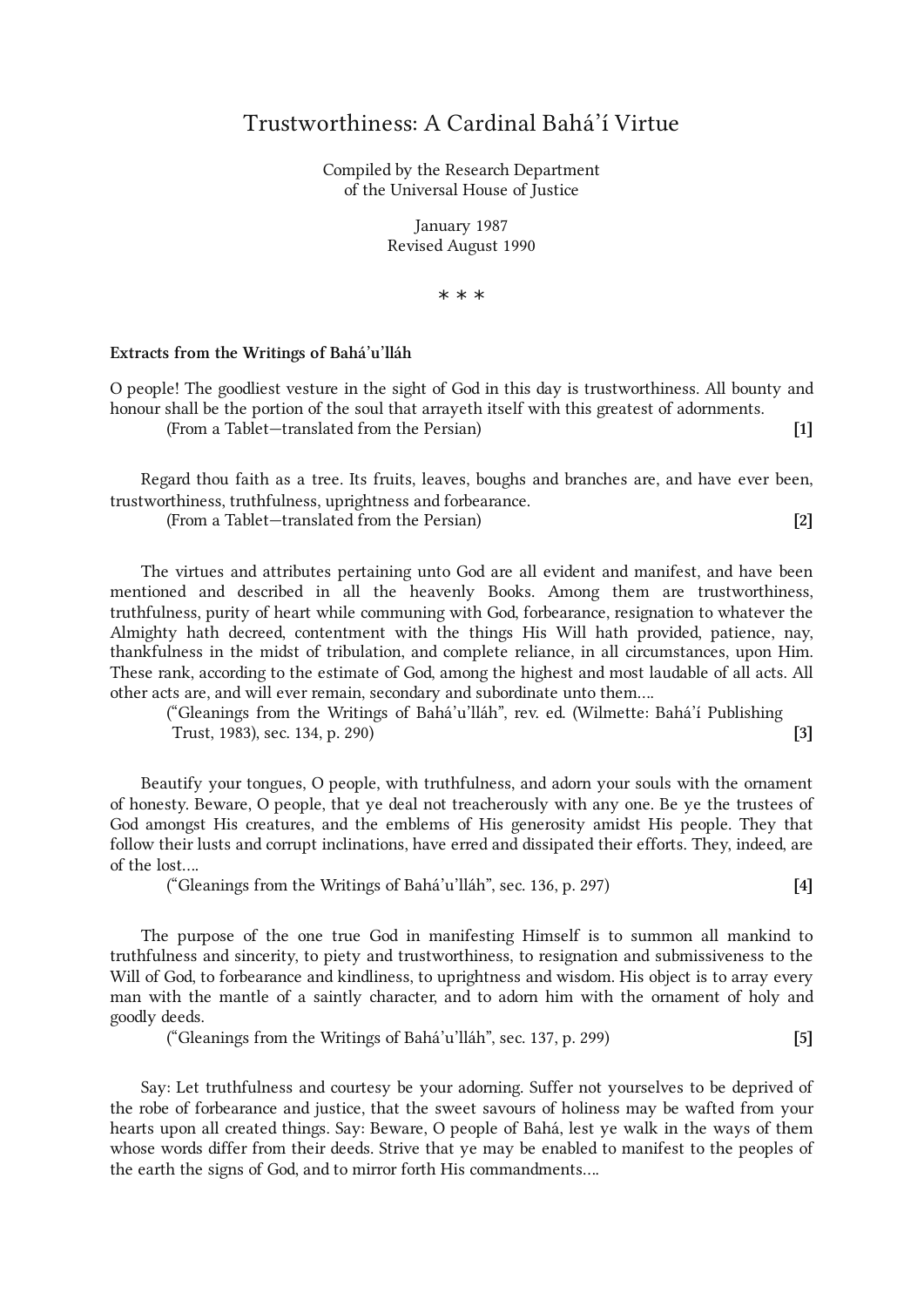We ask God, exalted be His glory, to confirm each one of the friends in that land in the acquisition of such praiseworthy characteristics as shall conduce to the spread of justice and equity among the peoples of the world. The first, the fundamental purpose underlying creation hath ever been, and will continue to be, none other than the appearance of trustworthiness and godliness, of sincerity and goodwill amongst mankind, for these qualities are the cause of peace, security and tranquillity. Blessed are those who possess such virtues.

(From a Tablet—translated from the Persian) [7]

I beseech Thee, O my God, by all the transcendent glory of Thy Name, to clothe Thy loved ones in the robe of justice and to illumine their beings with the light of trustworthiness. Thou art the One Who hath power to do as He pleaseth and Who holdeth within His grasp the reins of all things, visible and invisible.

(From a Tablet—translated from the Arabic) [8]

Say: O people of God! Adorn your temples with the adornment of trustworthiness and piety. Help, then, your Lord with the hosts of goodly deeds and a praiseworthy character....

("Tablets of Bahá'u'lláh Revealed after the Kitáb-i-Aqdas", (Wilmette: Bahá'í Publishing Trust, 1988), p. 120) [9]

One day of days We repaired unto Our Green Island. Upon Our arrival, We beheld its streams flowing, and its trees luxuriant, and the sunlight playing in their midst. Turning Our face to the right, We beheld what the pen is powerless to describe; nor can it set forth that which the eye of the Lord of Mankind witnessed in that most sanctified, that most sublime, that blest, and most exalted Spot. Turning, then, to the left We gazed on one of the Beauties of the Most Sublime Paradise, standing on a pillar of light, and calling aloud saying: 'O inmates of earth and heaven! Behold ye My beauty, and My radiance, and My revelation, and My effulgence. By God, the True One! I am Trustworthiness and the revelation thereof, and the beauty thereof. I will recompense whosoever will cleave unto Me, and recognize My rank and station, and hold fast unto My hem. I am the most great ornament of the people of Bahá, and the vesture of glory unto all who are in the kingdom of creation. I am the supreme instrument for the prosperity of the world, and the horizon of assurance unto all beings.' Thus have We sent down for thee that which will draw men nigh unto the Lord of creation.

("Tablets of Bahá'u'lláh Revealed after the Kitáb-i-Aqdas", p. 122) [10]

The fourth Ṭaráz concerneth trustworthiness. Verily it is the door of security for all that dwell on earth and a token of glory on the part of the All-Merciful. He who partaketh thereof hath indeed partaken of the treasures of wealth and prosperity. Trustworthiness is the greatest portal leading unto the tranquillity and security of the people. In truth the stability of every affair hath depended and doth depend upon it. All the domains of power, of grandeur and of wealth are illumined by its light.

("Tablets of Bahá'u'lláh Revealed after the Kitáb-i-Aqdas", p. 37) [11]

Were a man in this day to adorn himself with the raiment of trustworthiness it were better for him in the sight of God than that he should journey on foot towards the holy court and be blessed with meeting the Adored One and standing before His Seat of Glory. Trustworthiness is as a stronghold to the city of humanity, and as eyes to the human temple. Whosoever remaineth deprived thereof shall, before His Throne, be reckoned as one bereft of vision.

(From a Tablet—translated from the Persian) [12]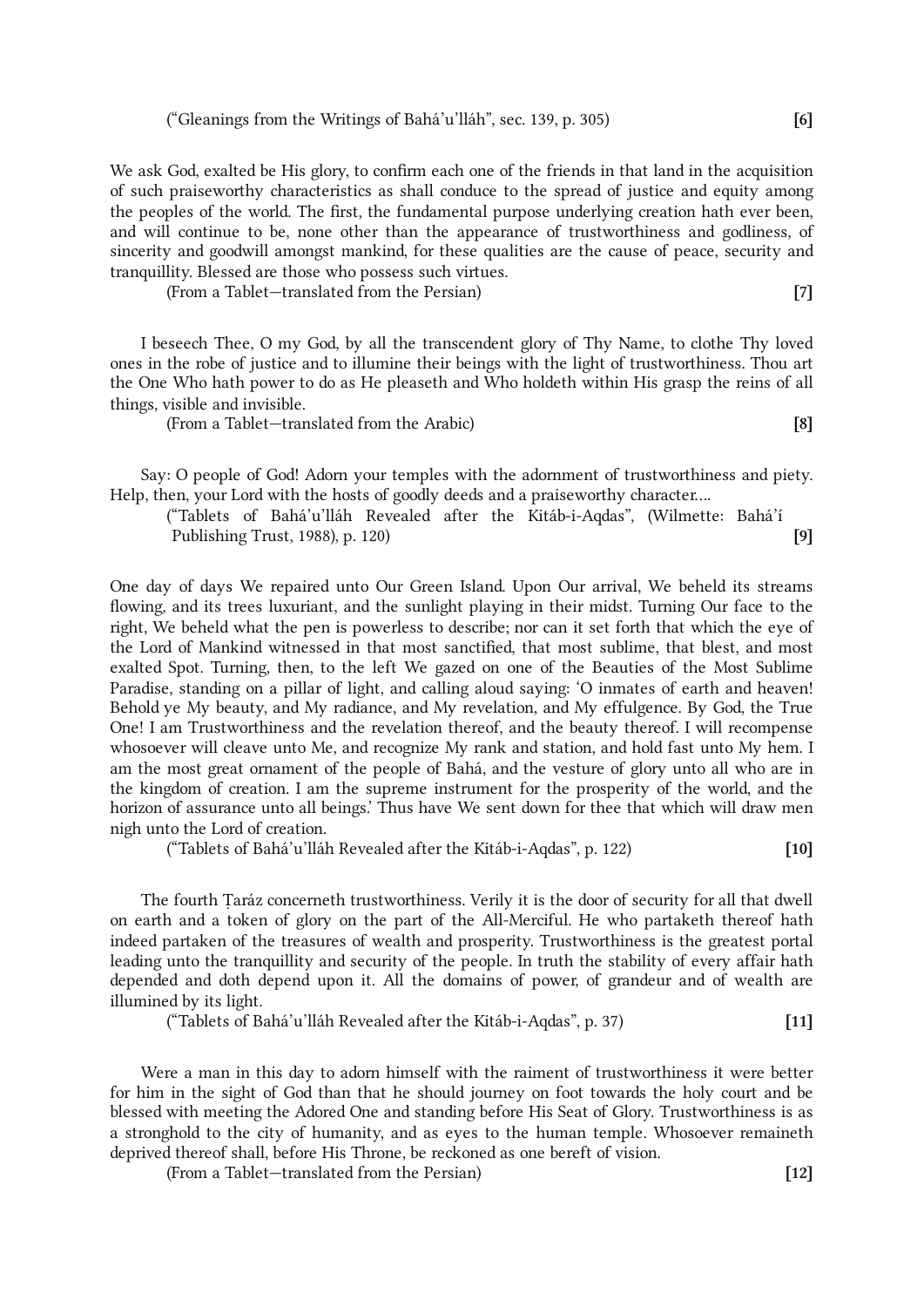We call to remembrance every one of the friends and exhort them to have regard to trustworthiness, which is a charge that God hath entrusted to the safe-keeping of His servants; to righteousness, which He hath made to be a citadel of strength for His well-favoured ones and faithful, humble servants; and to whatever virtues shall conduce to their dignity and honour among all peoples.

(From a Tablet—translated from the Arabic) [13]

O ye friends of God in His cities and His loved ones in His lands! This Wronged One enjoineth on you honesty and piety. Blessed the city that shineth by their light. Through them man is exalted, and the door of security is unlocked before the face of all creation. Happy the man that cleaveth fast unto them, and recognizeth their virtue, and woe betide him that denieth their station.

("Epistle to the Son of the Wolf", rev. ed. (Wilmette: Bahá'í Publishing Trust, 1988), p. 23) [14]

Be ye God's manifestations of trustworthiness in every land. So perfectly should ye mirror forth this quality that even were ye to travel through cities heaped with gold, your gaze would not for a single moment be seduced by its allure. This is the standard required of you, O assemblage of true believers. Assist ye your gracious Lord by your deeds so that in all the worlds of God His servants may perceive from you the sweet savours of the one true God.

(From a Tablet—translated from the Arabic) [15]

He is the true servant of God who, in this day, were he to pass through cities of silver and gold, would not deign to look upon them, and whose heart would remain pure and undefiled from whatever things can be seen in this world, be they its goods or its treasures. I swear by the Sun of Truth! The breath of such a man is endowed with potency, and his words with attraction....

(Cited in Shoghi Effendi, "The Advent of Divine Justice" (Wilmette: Bahá'í Publishing Trust, 1984), p. 23)  $[16]$ 

Say: O bearer of My Name! Upon thee be My glory and My loving-kindness. Thou hast ever been adorned with the fair robe of trustworthiness and piety. These twin qualities are as two companions for thee in whom thou mayest find solace. They are as two sentinels who shall stand watch over thee, and two guardians that shall, by God's leave, keep thee from harm.

(From a Tablet—translated from the Persian) [17]

Cleave ye to the hem of the raiment of virtue and keep fast hold of the cord of piety and trustworthiness. Have regard to the good of the world and not to your own selfish desires. O peoples of God! Ye are the shepherds of the world. Keep ye your flocks unbesmirched by the mire of evil passion and desire, and adorn each one with the ornament of the fear of God. This is the firm command that hath issued forth in this day from the pen of the Ever-Abiding. I swear by the righteousness of God! The sword of upright conduct and a goodly character is sharper than blades of steel.

(From a Tablet—translated from the Persian and Arabic) [18]

We ask God graciously to grant that all may evince such fairness of character, such goodliness of deed and kindliness of word as will meet with His good pleasure. It hath been decreed that the citadels of men's hearts should be subdued through the hosts of a noble character and praiseworthy deeds. Contention, discord, strife and sedition have all been forbidden in the Book of God. Beseech the Lord that He deprive not His dominions of the effulgent light of the sun of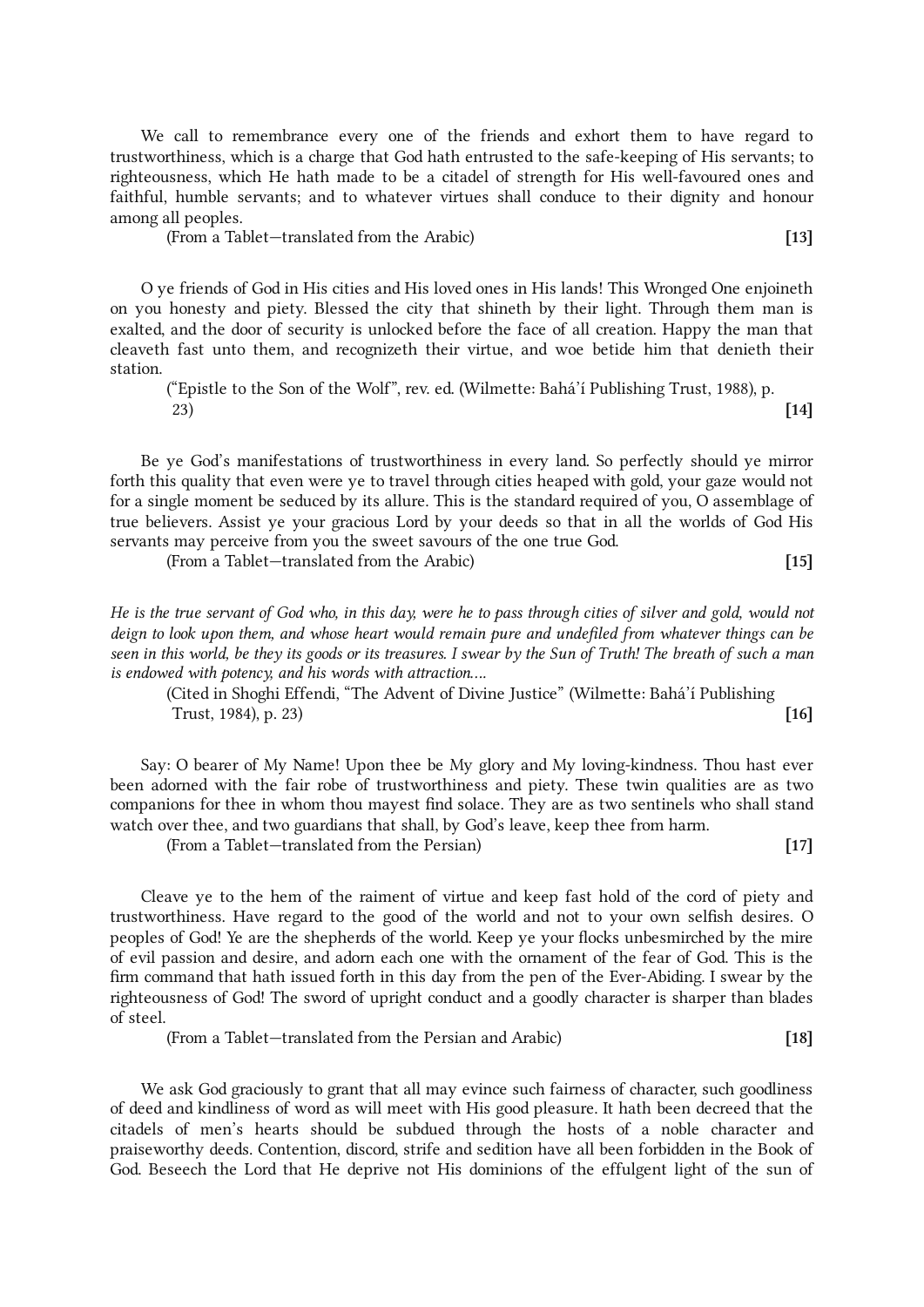trustworthiness, nor deny them the radiance of the Day-Star of truthfulness or the splendour of the orb of justice and equity. Trustworthiness and piety are even as two luminaries shining resplendent above the horizon of the heaven of the Tablet in which are inscribed the ordinances of God. Well is it with them that have discerned them, and woe betide the heedless!

(From a Tablet—translated from the Persian and Arabic) [19]

We have counselled all people, in the most clear and eloquent language, to adorn their characters with trustworthiness and godliness, and with such qualities as are conducive to the elevation of man's station in the world of being. This Wronged One testifieth that the purpose for which mortal men have, from utter nothingness, stepped into the realm of being, is that they may work for the betterment of the world and live together in concord and harmony. Dissension and strife have always been, and shall remain, rejected by God. The Books, the Scriptures and Holy Writings of previous ages have all proclaimed the joyful tidings that the purpose underlying this most mighty Revelation is none other than the rehabilitation of the world and its nations; that perchance the power of utterance may prevail over the power of arms, and the world's affairs be administered through the potency of love. We ask God, the True One, to invest all with the mantle of trustworthiness, for that is the world's comeliest garment.

(From a Tablet—translated from the Persian) [20]

Cleave thou to the fear of God and to whatsoever hath been revealed in His Book: thus biddeth thee He Who is the Word of Truth and the Knower of things unseen. Say: trustworthiness is the sun of the heaven of My commandments, truthfulness is its moon, and praiseworthy attributes are its stars. Yet the people, for the most part, understand not.

(From a Tablet—translated from the Arabic) [21]

We send Our greetings to the faithful followers of the one true God, who have tasted of the sweet waters of loving-kindness and directed their gaze toward the Realm of Glory. We enjoin upon them all to conduct themselves with trustworthiness and rectitude and to lead chaste and virtuous lives.

O beloved friends! Whoever adorneth his character with such virtues will be reckoned among the true servants of God, and his name will be commemorated by the Concourse on High; but he who depriveth himself thereof shall not be accounted of their number. Strive diligently to acquire such goodly qualities and traits of character as will be the cause of everlasting salvation. Make not the fruits of the tree of trustworthiness targets for the stones of treachery, nor rend its boughs asunder with the instruments of tyranny and oppression. Truthfulness and sincerity have always been the ornament of a man's character, and so they shall ever be.

O friends! Let not the deceptive glamour of this fleeting world—to whose impermanence all things attest—cut you off from God's enduring bestowals, nor deprive you from partaking of the spiritual sustenance that He hath sent down from the heaven of His bounty. Keep your gaze centred on Him Who is the Sovereign Word of Truth: place your whole reliance upon Him, and beg of Him to destine for you what is meet and fitting. Resign your affairs into the hands of God, the Lord of creation. Call ye to mind the people of former ages: whither are they sped, the prideful and vainglorious, the workers of iniquity and unrighteousness? Where are their hoards of treasure, their palaces, citadels and thrones? Reflect upon those bygone days, and the vicissitudes of which they tell, and be ye admonished thereby. The prayer of this Wronged One is that God may assist all to do what shall meet with His favour and acceptance.

(From a Tablet—translated from the Persian) [22]

Thou art most dear to Us; and, as We love thee, so love We all in whom may be perceived the goodly adornments of trustworthiness and uprightness, and such qualities of virtue and integrity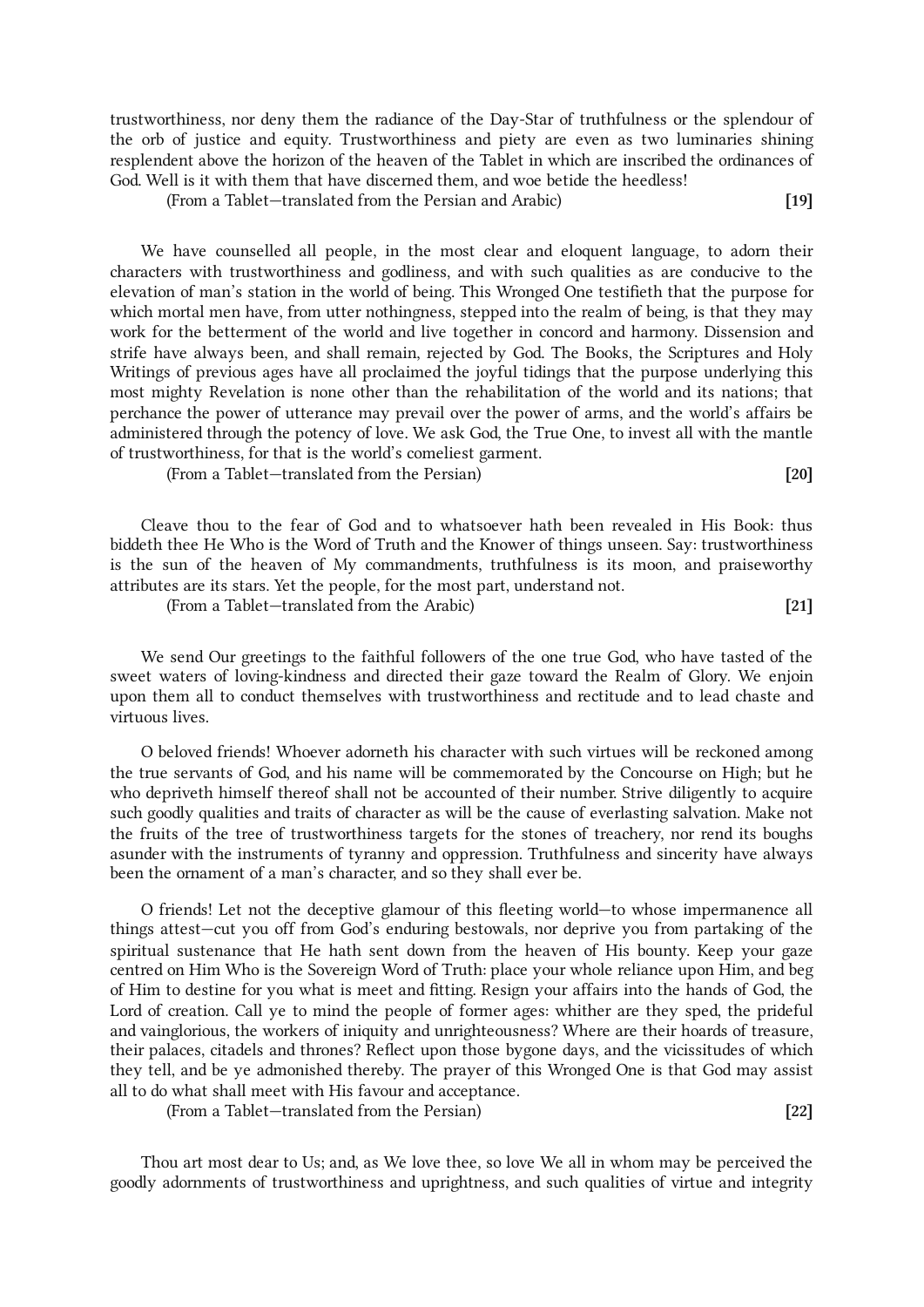as have been enjoined upon men in the Book of God, the Lord of the Mighty Throne. Happy the lot of the soul that hath perceived the fragrant breaths of divine utterance, and given ear to what hath been revealed by God, the Omniscient, the All-Informed. God hath, verily, willed that His Cause should be assisted by the hosts of goodly deeds and a righteous character. Blessed, then, be the man that apprehendeth this truth and acteth conformably; and woe betide those who ignore or deny it!

(From a Tablet—translated from the Arabic) [23]

We send our greetings to the friends and exhort them to conduct themselves with rectitude, trustworthiness, piety, virtue and loving-kindness—with all those qualities, in fine, that will serve to bring forth man's true station in the world of being. He Who is the Eternal Truth, exalted be His glory, hath ever loved faithfulness. Well is it with him who adorneth his temple with its raiment, and is honoured by this greatest of distinctions.

(From a Tablet—translated from the Persian) [24]

Trustworthiness, wisdom and honesty are, of a truth, God's beauteous adornments for His creatures. These fair garments are a befitting vesture for every temple. Happy are those that comprehend, and well is it with them that acquire such virtues.

(From a Tablet—translated from the Persian and Arabic) [25]

Cleave ye at all times to the cord of trustworthiness and hold fast the hem of the garment of truthfulness: thus biddeth you He Who is the Truthful, the Trusted One. God is my witness, trustworthiness is a light that shineth refulgently from the heavens, and leadeth to the exaltation of the Cause of God, the Omnipotent, the Incomparable, the All-Praised. Whoso hath remained faithful to the Covenant hath been steadfast in his adherence to trustworthiness, whilst those who have repudiated it have erred grievously.

(From a Tablet—translated from the Arabic) [26]

It behoveth ye all so to adorn your inner and outer beings that, robed in trustworthiness, girt with righteousness and arrayed in truthfulness and rectitude, ye may become a means for the exaltation of the Cause and the education of the human race.

(From a Tablet—translated from the Persian) [27]

The companions of God are, in this day, the lump that must leaven the peoples of the world. They must show forth such trustworthiness, such truthfulness and perseverance, such deeds and character that all mankind may profit by their example....

(Cited in Shoghi Effendi, "The Advent of Divine Justice", p. 23) [28]

They who dwell within the Tabernacle of God, and are established upon the seats of everlasting glory, will refuse, though they be dying of hunger, to stretch their hands, and seize unlawfully the property of their neighbour, however vile and worthless he may be. The purpose of the one true God in manifesting Himself is to summon all mankind to truthfulness and sincerity, to piety and trustworthiness, to resignation and submissiveness to the will of God, to forbearance and kindliness, to uprightness and wisdom. His object is to array every man with the mantle of a saintly character, and to adorn him with the ornament of holy and goodly deeds....

(Cited in Shoghi Effendi, "The Advent of Divine Justice", p. 24) [29]

O My loved ones! We charge you to conduct yourselves with trustworthiness and rectitude, that through you the attributes of your Lord may be manifested to His servants and the evidences of His exalted holiness may appear in every land. He is, verily, the Ordainer, the Ancient of Days.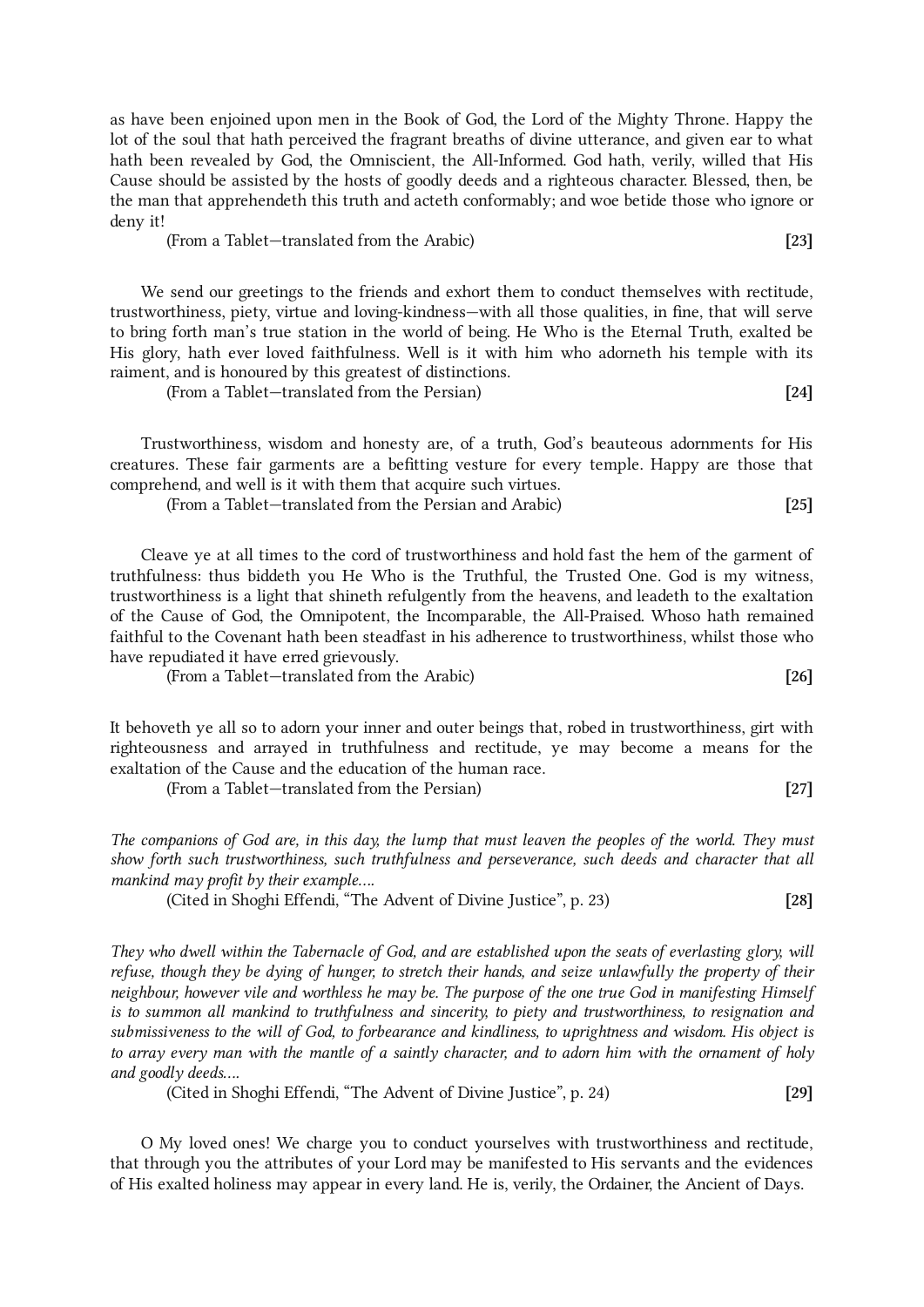(From a Tablet—translated from the Arabic) [30]

I counsel you, O friends of God, to comport yourselves with the utmost trustworthiness in your dealings with my servants and people. By its aid shall the Cause of God be promoted throughout the world and its exalted sanctity become manifest to all creation. Be ye the repositories of the trust of all men. Thus have We commanded them in the Tablets. Thy Lord is, verily, the All-Knowing, the All-Wise.

(From a Tablet—translated from the Arabic) [31]

O friends of God in every land! This Wronged One adjureth you by the Best-Beloved of the world, Who is calling aloud in the Kingdom of Utterance, that ye deal not faithlessly with the substance of your fellow men. Be ye the trustees of God in His dominions and the embodiments of truthfulness throughout His realms. Blessed the man that heedeth the counsels of God and observeth His precepts.

(From a Tablet—translated from the Arabic) [32]

We have enjoined upon all to become engaged in some trade or profession, and have accounted such occupation to be an act of worship. Before all else, however, thou shouldst receive, as a sign of God's acceptance, the mantle of trustworthiness from the hands of divine favour; for trustworthiness is the chief means of attracting confirmation and prosperity. We entreat God to make of it a radiant and mercifully showering rain-cloud that shall bring success and blessings to thy affairs. He of a truth is the All-Bountiful, the Gracious.

(From a Tablet—translated from the Persian and Arabic) [33]

Commerce is as a heaven, whose sun is trustworthiness and whose moon is truthfulness. The most precious of all things in the estimation of Him Who is the Sovereign Truth is trustworthiness: thus hath it been recorded in the sacred Scroll of God. Entreat ye the one true God to enable all mankind to attain to this most noble and lofty station.

(From a Tablet—translated from the Persian and Arabic) [34]

<span id="page-5-0"></span>In connection with the demands for payment of which thou hast written in thy letter, it is manifestly clear that anyone who hath the ability to settle his debts, and yet neglecteth to do so, hath not acted in accordance with the good pleasure of the one true God. Those who incur debts should strive to settle them with all diligence and application. God's binding commandments with respect to trustworthiness, uprightness and the honouring of rights have been recorded in clear and perspicuous language in all the sacred Books, Tablets, Scriptures and holy Writings. Well is it with him whom the fleeting vanities of the world have not deprived of a lasting adornment, and whom avarice and negligence have not shut out from the illumination of the sun of trustworthiness. These matters, however, depend on the existence of ability, for the making of a demand is contingent upon ability to meet it. By the Lord of the Book, the former is not permissible in the absence of the latter. To this testifieth the Verse: "Respite thy debtor till he findeth means to pay." $^1$  $^1$ 

(From a Tablet—translated from the Arabic) [35]

In most of Our Tablets We have counselled the servants of God to be trustworthy and righteous, just and fair-minded. We have commanded them to eschew iniquity and evil and bidden them practise piety and the fear of God. The heedless, however, have been led only into everincreasing loss. Truly, had God's creatures but conformed their actions to the will and pleasure of God, exalted be His glory, the whole earth would by now be seen as a single country, a blessed land of beauty and light.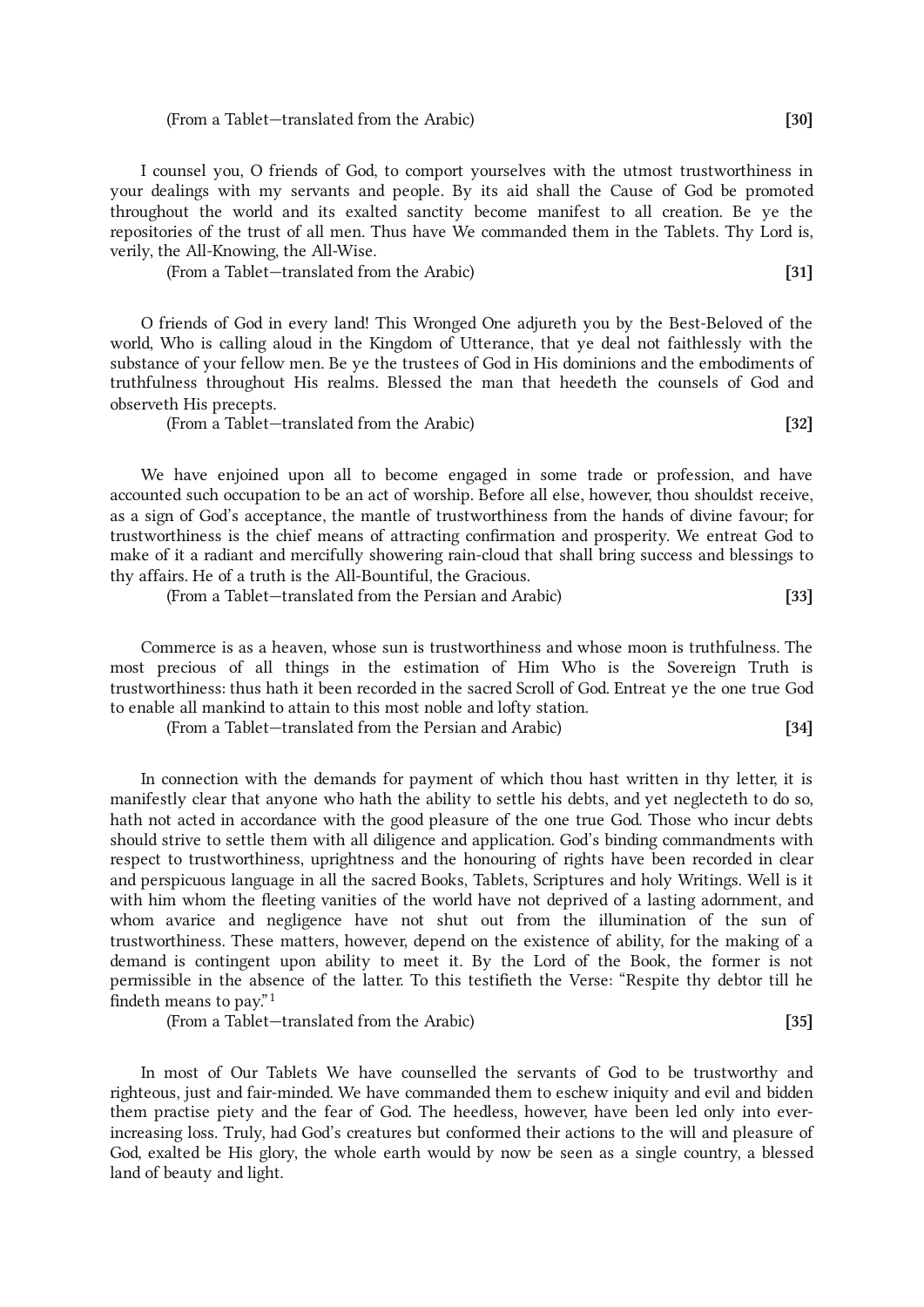### (From a Tablet—translated from the Arabic) [36]

Say: desist from wickedness and transgression, and lay hold on trustworthiness and piety, candour and sincerity. This is the commandment of God, the Lord of the Judgement Day. He Whom the world hath wronged speaketh not through the promptings of worldly desire, but in accordance with what hath been revealed in the Book of God, the Ordainer, the Ancient of Days. Righteousness of character is the means whereby the high stations attainable by man in the world of being may be made evident: to this testify God's honoured servants, whom the evil whisperings of the people have not deterred from arising to render service to their Lord, the King of the Mighty Throne.

(From a Tablet—translated from the Arabic) [37]

Be thou of the people of hellfire, but be not a hypocrite.

> Be thou an unbeliever, but be not a plotter.

Make thy home in taverns, but tread not the path of the mischief-maker.

> Fear thou God, but not the priest.

Give to the executioner thy head, but not thy heart.

Let thine abode be under the stone, but seek not the shelter of the cleric.

Thus doth the Holy Reed intone its melodies, and the Nightingale of Paradise warble its song, so that He may infuse life eternal into the mortal frames of men, impart to the temples of dust the essence of the Holy Spirit and the heavenly Light, and draw the transient world, through the potency of a single word, unto the Everlasting Kingdom.

(From a Tablet—translated from the Persian) [38]

### Extract from the Utterances of the Báb

One day the Báb asked that some honey be purchased for Him. The price at which it had been bought seemed to Him exorbitant. He refused it and said: "Honey of a superior quality could no doubt have been purchased at a lower price. I who am your example have been a merchant by profession. It behoves you in all your transactions to follow in My way. You must neither defraud your neighbour nor allow him to defraud you. Such was the way of your Master. The shrewdest and ablest of men were unable to deceive Him, nor did He on His part choose to act ungenerously towards the meanest and most helpless of creatures." He insisted that the attendant who had made that purchase should return and bring back to Him a honey superior in quality and cheaper in price.

(Cited in "The Dawn-Breakers: Nabíl's Narrative of the Early Days of the Bahá'í Revelation", trans. and ed. Shoghi Effendi, (Wilmette: Bahá'í Publishing Trust, 1974), p. 303) [39]

## Extracts from the Writings of 'Abdu'l-Bahá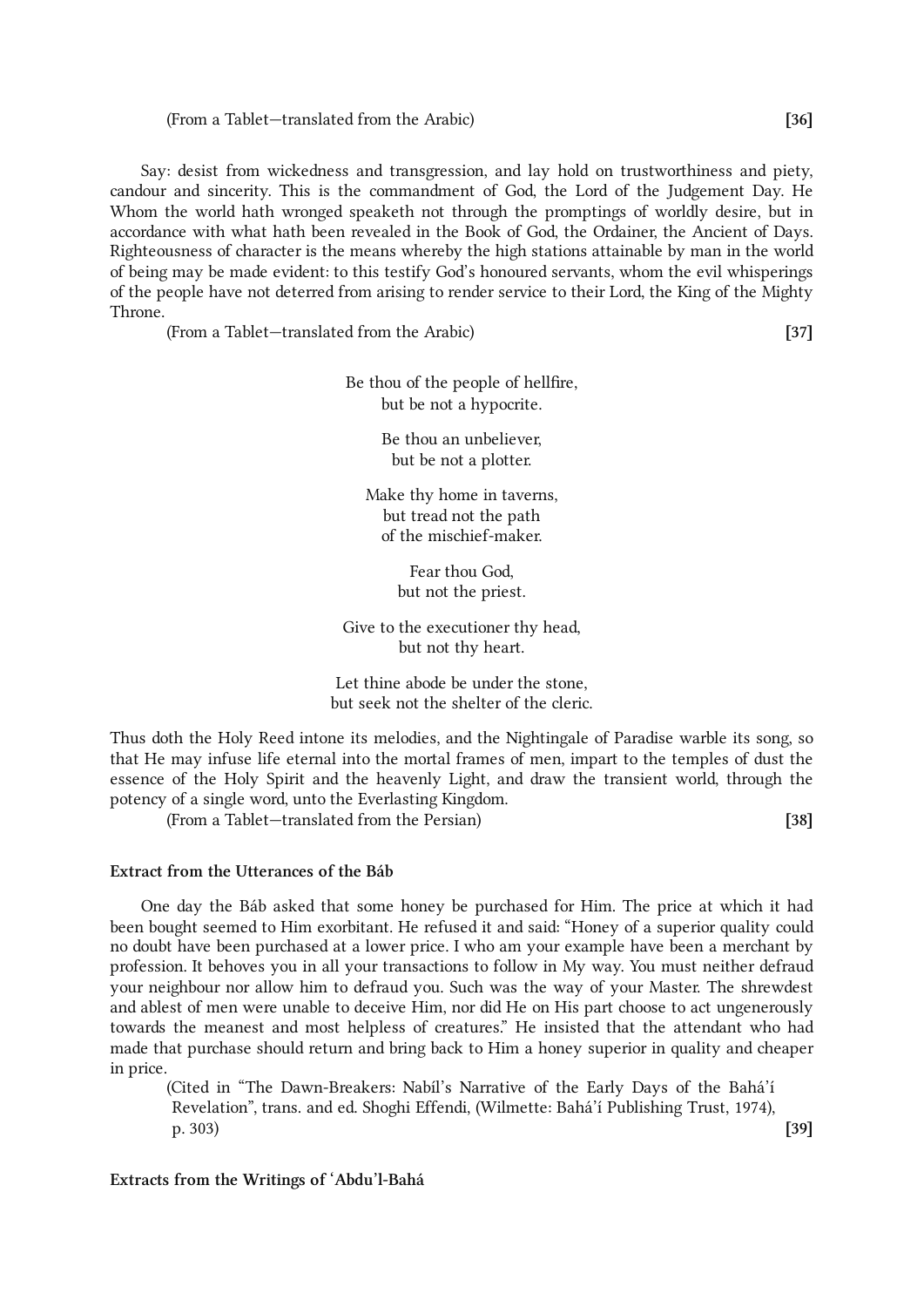Truthfulness is the foundation of all human virtues. Without truthfulness progress and success, in all the worlds of God, are impossible for any soul. When this holy attribute is established in man, all the divine qualities will also be acquired.

(Cited in Shoghi Effendi, "The Advent of Divine Justice", p. 26) [40]

<span id="page-7-0"></span>O Ṣádiq! [2](#page-16-1) Truthfulness, uprightness and integrity are the attributes of the righteous and the hallmarks of the pure. Truthfulness is the goodliest of qualities as it comprehendeth all other virtues. A truthful person will be protected from all moral afflictions, will shrink from every evil deed, and be preserved from every wicked act, inasmuch as all vices and misdeeds are the very antithesis of truthfulness, and a truthful man will hold them all in utter abhorrence.

(From a Tablet—translated from the Persian) [41]

<span id="page-7-1"></span>O pure soul! Follow thou in the footsteps of the truthful and tread the way of the righteous, so that, through truthfulness, thou mayest come to occupy a Seat of Truth,<sup>[3](#page-16-2)</sup> and, through righteousness, thou mayest attain to abiding honour. If the sum of all sins were to be weighed in the balance, falsehood would, on its own, countervail them; nay, its evils would even outweigh them and its detriment prove greater. It were better for thee that thou shouldst be a blasphemer and tell the truth than that thou shouldst mouth the formulas of faith and yet be a liar. These clear words are addressed as an admonition to the peoples of the world. Render thanks unto God that it is through thee that this counsel hath been addressed to all mankind.

(From a Tablet—translated from the Persian) [42]

O army of God! Through the protection and help vouchsafed by the Blessed Beauty—may my life be a sacrifice to His loved ones—ye must conduct yourselves in such a manner that ye may stand out distinguished and brilliant as the sun among other souls. Should any one of you enter a city, he should become a centre of attraction by reason of his sincerity, his faithfulness and love, his honesty and fidelity, his truthfulness and loving-kindness towards all the peoples of the world, so that the people of that city may cry out and say: 'This man is unquestionably a Bahá'í, for his manners, his behaviour, his conduct, his morals, his nature, and disposition reflect the attributes of the Bahá'ís.' Not until ye attain this station can ye be said to have been faithful to the Covenant and Testament of God. For He hath, through irrefutable Texts, entered into a binding Covenant with us all, requiring us to act in accordance with His sacred instructions and counsels.

("Selections from the Writings of 'Abdu'l-Bahá" [rev. ed.], (Haifa: Bahá'í World Centre, 1982), sec. 35, pp. 70–71) [43]

...we, and the friends of God, should on no account slacken our efforts to be loyal, sincere and men of good will. We should at all times manifest our truthfulness and sincerity, nay rather, we must be constant in our faithfulness and trustworthiness, and occupy ourselves in offering prayers for the good of all.

("Selections from the Writings of 'Abdu'l-Bahá", sec. 225, p. 294)  $[44]$ 

The primary characteristic of true believers is trustworthiness whereas the primary characteristic of the rebellious is faithlessness.

(From a Tablet—translated from the Persian) [45]

If a man were to perform every good work, yet fail in the least scruple to be entirely trustworthy and honest, his good works would become as dry tinder and his failure as a soulconsuming fire. If, on the other hand, he should fall short in all his affairs, yet act with trustworthiness and honesty, all his defects would ultimately be righted, all injuries remedied, and all infirmities healed. Our meaning is that, in the sight of God, trustworthiness is the bedrock of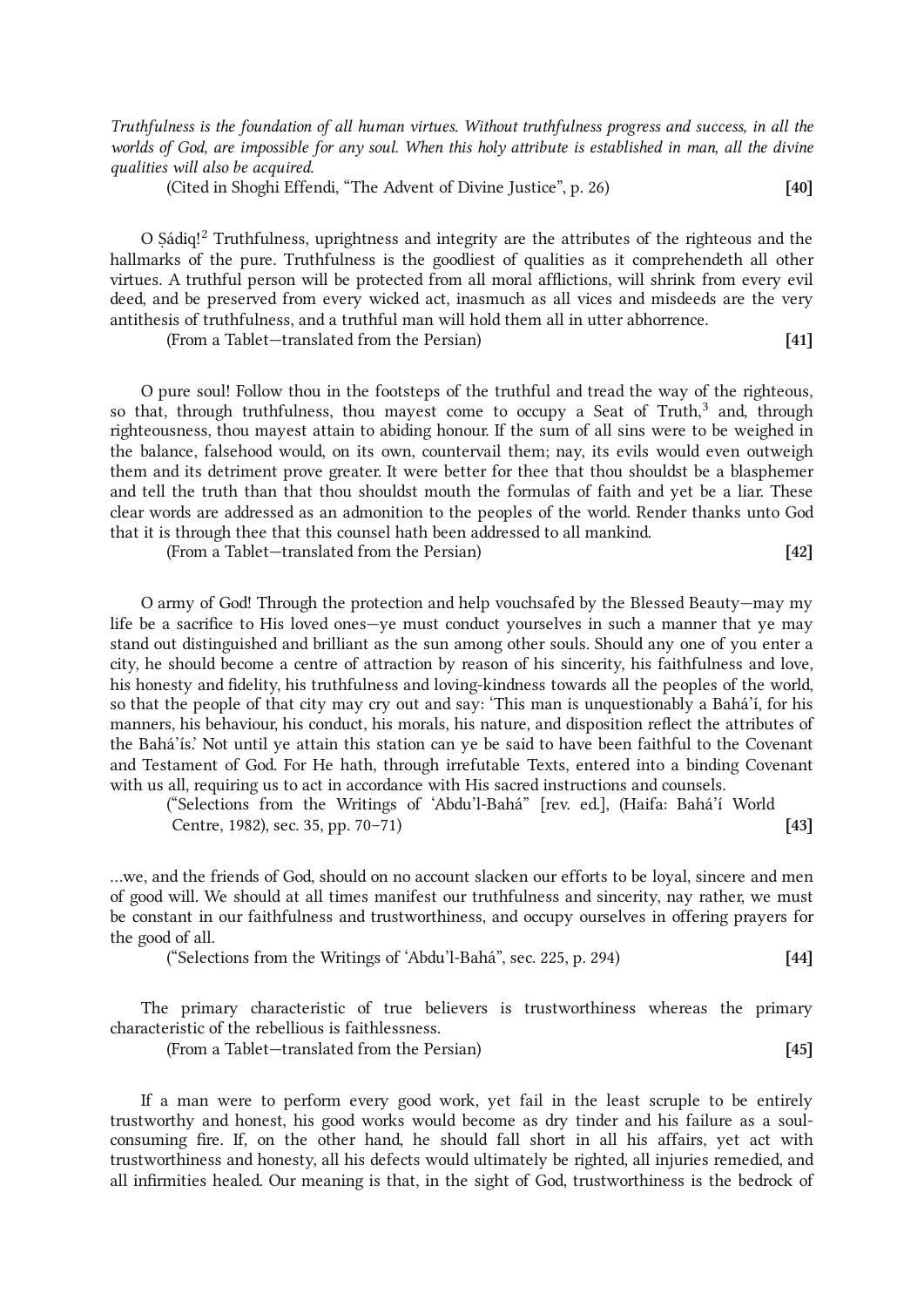His Faith and the foundation of all virtues and perfections. A man deprived of this quality is destitute of everything. What shall faith and piety avail if trustworthiness be lacking? Of what consequence can they be? What benefit or advantage can they confer? Wherefore 'Abdu'l-Bahá counselleth the friends—nay, rather, fervently imploreth them—so vigilantly to guard the sanctity of the Cause of God and preserve their own dignity as individuals that all nations shall come to know and honour them for their trustworthiness and integrity. They can render no greater service than this today. To act otherwise would be to take an axe to the root of the Cause of God—we take refuge with God from this heinous transgression and pray that He will protect His loved ones from committing so flagrant a wrong.

(From a Tablet—translated from the Persian) [46]

You have written on the question of how the friends should proceed in their business dealings with one another. This is a question of the greatest importance and a matter that deserveth the liveliest concern. In relations of this kind, the friends of God should act with the utmost trustworthiness and integrity. To be remiss in this area would be to turn one's face away from the counsels of the Blessed Beauty and the holy precepts of God. If a man in his own home doth not treat his relations and friends with entire trustworthiness and integrity, his dealings with the outside world—no matter how much trustworthiness and honesty he may bring to them—will prove barren and unproductive. First one should order one's own domestic affairs, then attend to one's business with the public. One should certainly not argue that the friends need not be treated with undue care, or that it is unnecessary for them to attach too great importance to the practice of trustworthiness in their dealings with one another, but that it is in their relations with strangers that correct behaviour is essential. Talk like this is sheer fantasy and will lead to detriment and loss. Blessed be the soul that shineth with the light of trustworthiness among the people and becometh a sign of perfection amidst all men.

(From a Tablet—translated from the Persian) [47]

Since the orderly running of your association dependeth upon the devotion, integrity, fairmindedness and sanctity of purpose manifested by the friends of God, they should show forth in their management of its affairs such purity, nobility and far-sighted wisdom that they will become a model for other societies, and all people may be edified and enlightened by their example. In this way the Bahá'ís will become known to all as people who are dependable and honest, virtuous and enlightened, pure and refined; who are industrious and high-principled, liberal-minded and promoters of freedom; whose concern is to serve the common good, not to advance their own interests, and whose aim is to further the welfare and prosperity of the people, not to foster their own well-being.

(From a Tablet—translated from the Persian) [48]

Your criterion should be to pursue your commercial activities with such fairness and equity as to be a cause of guidance to others. The friends of God should, through the instrumentality of their business, lead the people to God's path, and make them so astonished as to exclaim: "How great is their truthfulness, how high their trustworthiness, and how true is their good will!"

(From a Tablet—translated from the Persian) [49]

Every business company should be established on divine principles. Its foundations should be trustworthiness, piety and truthfulness in order to protect the rights of the people.

(From a Tablet—translated from the Persian) [50]

Commerce, agriculture and industry should not, in truth, be a bar to service of the one true God. Indeed, such occupations are most potent instruments and clear proofs for the manifestation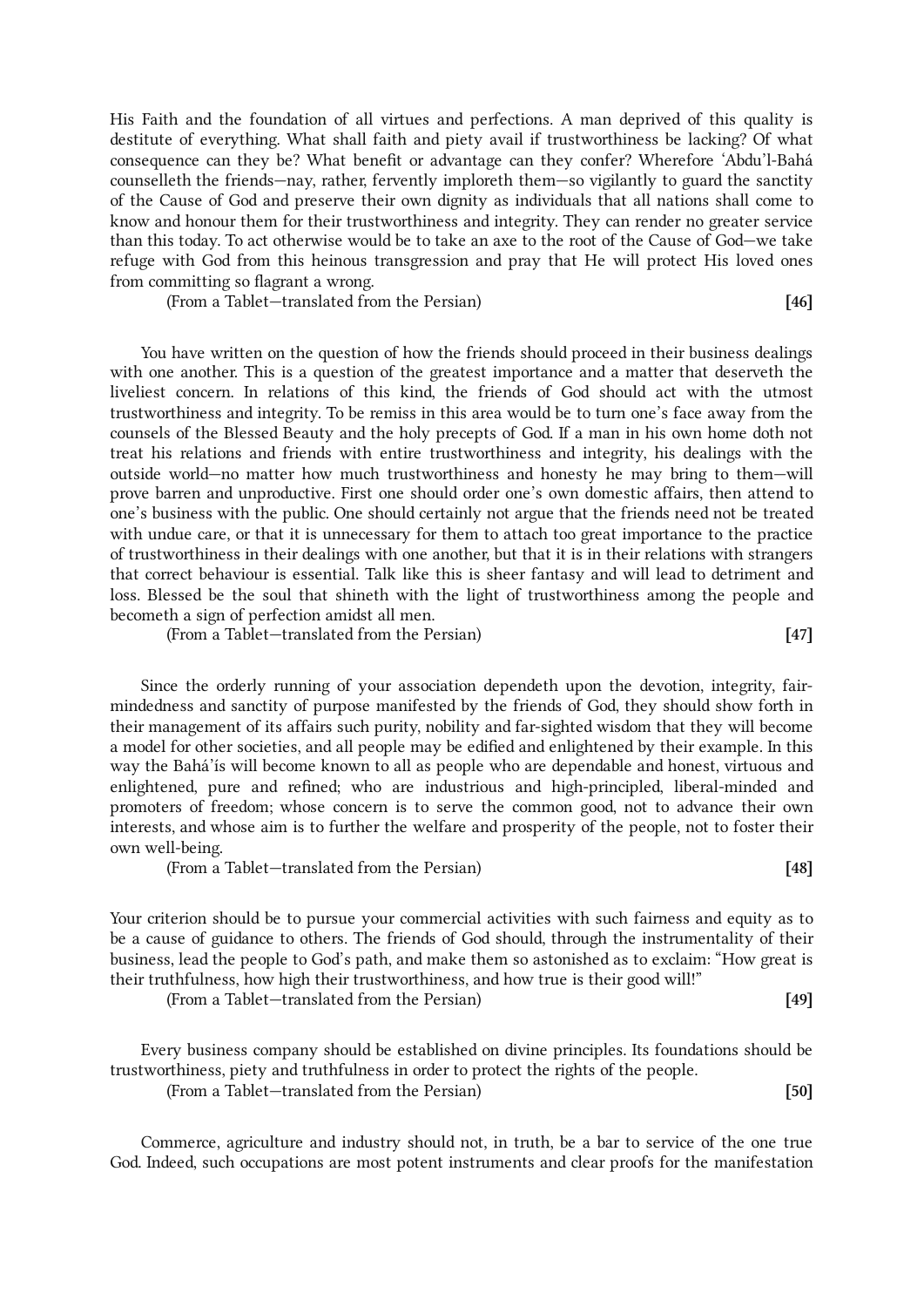of the evidences of one's piety, of one's trustworthiness and of the virtues of the All-Merciful Lord.

(From a Tablet—translated from the Persian) [51]

Ye who are the sincere well-wishers of the state, who are the dutiful and compliant subjects of the government, should occupy yourselves in constant service. Anyone who entereth the employ of the government should show forth in all his deeds and actions the highest degree of rectitude and honesty, of temperance and self-discipline, of purity and sanctity, of justice and equity. If, God forbid, he should be guilty of the least breach of trust, or approach his duties in a slack or desultory fashion, or extort so much as a farthing from the populace, or seek to further his own selfish interests and personal gain—then it is certain that he shall be deprived of the outpourings of God's grace.

(From a Tablet—translated from the Persian) [52]

In discharging the functions of the office to which thou hast been appointed, thy conduct and actions should attest to the highest standard of trustworthiness and honesty, to a degree of sincerity that is altogether above suspicion, and to an integrity that is immune to the promptings of self-interest. Thus shall all know that the Bahá'ís are the embodiments of probity, and the very essence of spotless virtue. If they accept office, their motive is to render service to the whole of humanity, not to seek their own self-interest; and their object is to vindicate the cause of truth, not to give themselves over to self-indulgence and base ingratitude.

(From a Tablet—translated from the Persian) [53]

As for those who are engaged in government service, they should perform their duties with the utmost fidelity, trustworthiness, rectitude, uprightness, integrity and high-mindedness. Let them not tarnish their good repute by pursuing personal interests, nor, for the sake of transient worldly benefits, make themselves objects of public odium and outcasts of the Threshold of Grandeur.

(From a Tablet—translated from the Persian) [54]

Those persons who are selected to serve the public, or are appointed to administrative positions, should perform their duties in a spirit of true servitude and ready compliance. That is to say, they should be distinguished by their goodly disposition and virtuous character, content themselves with their allotted remuneration, and act with trustworthiness in all their doings. They should keep themselves aloof from unworthy motives, and be far removed above covetous designs; for rectitude, probity and righteousness are among the most potent means for attracting the grace of God and securing both the prosperity of the country and the welfare of the people. Glory and honour for man are not to be found in fortunes and riches, least of all in those which have been unlawfully amassed through extortion, embezzlement and corruption practised at the expense of an exploited populace. Supreme honour, nobility and greatness in the human world, and true felicity in this life and the life to come—all consist in equity and uprightness, sanctity and detachment. If a man would seek distinction, he should suffice himself with a frugal provision, seek to better the lot of the poor of the realm, choose the way of justice and fair-mindedness, and tread the path of high-spirited service. Such a one, needy though he be, shall win imperishable riches and attain unto everlasting honour.

(From a Tablet—translated from the Persian) [55]

<span id="page-9-0"></span>If any of the friends should enter into the service of the government, they should make their occupation a means of drawing nearer to the divine Threshold: they should act with probity and uprightness, rigorously shun all forms of venality and corruption, and content themselves with the salaries they are receiving, taking pride, rather, in the degree of sagacity, competence and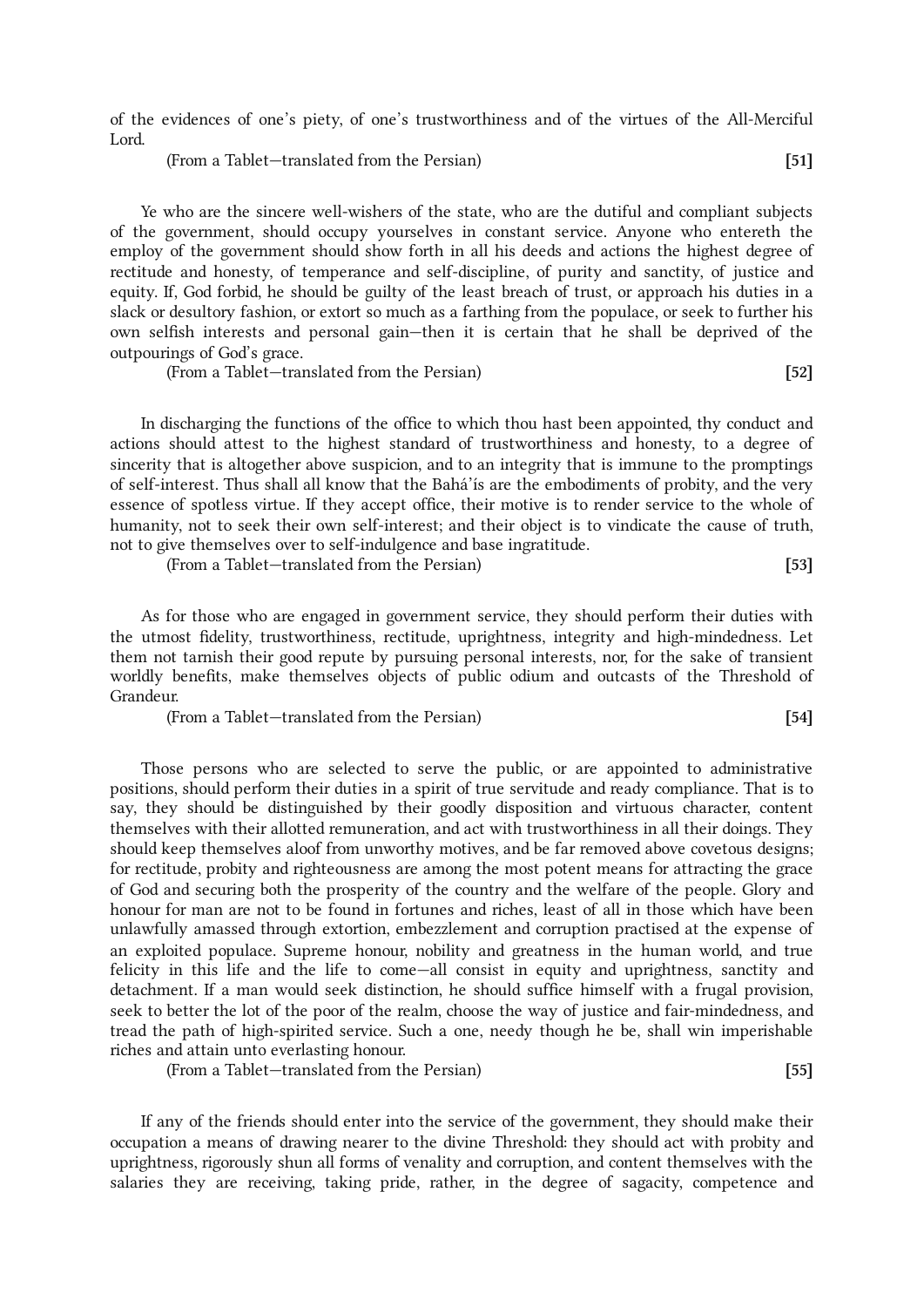judgement that they can bring to their work. If a person content himself with a single loaf of bread, and perform his duties with as much justice and fair-mindedness as lieth within his power, he will be the prince of mortals, and the most praiseworthy of men. Noble and distinguished will he be, despite his empty purse! Pre-eminent will he rank among the free, although his garb be old and worn! For man, praise and glory reside in virtuous and noble qualities; honour and distinction in nearness to the divine Threshold. The world's wealth is, by contrast, the stuff of illusion. [4](#page-16-3) Those who lust after it are the followers of evil and, erelong, they shall be plunged into confusion and despair. Which is better—that a man should be thus, or that he should comport himself with consecration and sanctity of purpose and stand out conspicuously for his integrity, uprightness and honesty? Nay, such qualities are better than the riches of Korah, [5](#page-16-4) and dearer than all the treasures of existence.

(From a Tablet—translated from the Persian) [56]

If one of the friends ... be appointed to a high administrative office, he should strive diligently to perform the duties committed to his charge with perfect honesty, integrity, sincerity, rectitude and uprightness. If, however, he abuse his position through corrupt or mercenary behaviour, he will be held in detestation at the Threshold of Grandeur and incur the wrath of the Abhá Beauty nay, he shall be forsaken by the one true God and all who adore Him. So far from acting thus, he should content himself with his salary and allowances, seek out the way of righteousness, and dedicate his life to the service of state and people. Such must be the conduct and bearing of the Bahá'ís. Whoso transgresseth these bounds shall fall at length into manifest loss.

(From a Tablet—translated from the Persian) [57]

Those souls who are employed in government departments should approach their duties with entire detachment, integrity and independence of spirit, and with complete consecration and sanctity of purpose. Content with the wages they are receiving, they should see that they do not stain their fair character through acts of bribery and fraud. Were one of the friends in this day to misappropriate so much as a single penny, the sacred mantle of God's Cause would become sullied by his action and the shame of it would attach to the whole community. Heaven forbid! Nay, rather, the government and people should come to repose such trust in the Bahá'ís as to wish to commit all affairs of state throughout the provinces into the chaste, pure hands of God's wellbeloved.

(From a Tablet—translated from the Persian) [58]

All government employees, whether of high or low rank, should, with perfect integrity, probity and rectitude, content themselves with the modest stipends and allowances that are theirs. They should keep their hands unsullied and preserve their fair name from blemish.... If a man deal faithlessly with a just government he shall have dealt faithlessly with God; and if he render it faithful service he shall have rendered that service to God.

(From a Tablet—translated from the Persian) [59]

Let them perform their services with complete sanctity and detachment, and on no account defile themselves by receiving bribes, harbouring unseemly motives, or engaging in noxious practices. Let them be content with their wages, and seek distinction in truthfulness, straightforwardness, and the pursuit of virtue and excellence; for vanity in riches is worthy of none but the base, and pride in possessions beseemeth only the foolish. To attain to true glory and honour, man should exercise justice and equity, forbear to act in an oppressive manner, render service to his government, and work for the good of his fellow-citizens. Were he to seek after aught else but this he would indeed be in manifest loss.

(From a Tablet—translated from the Persian) [60]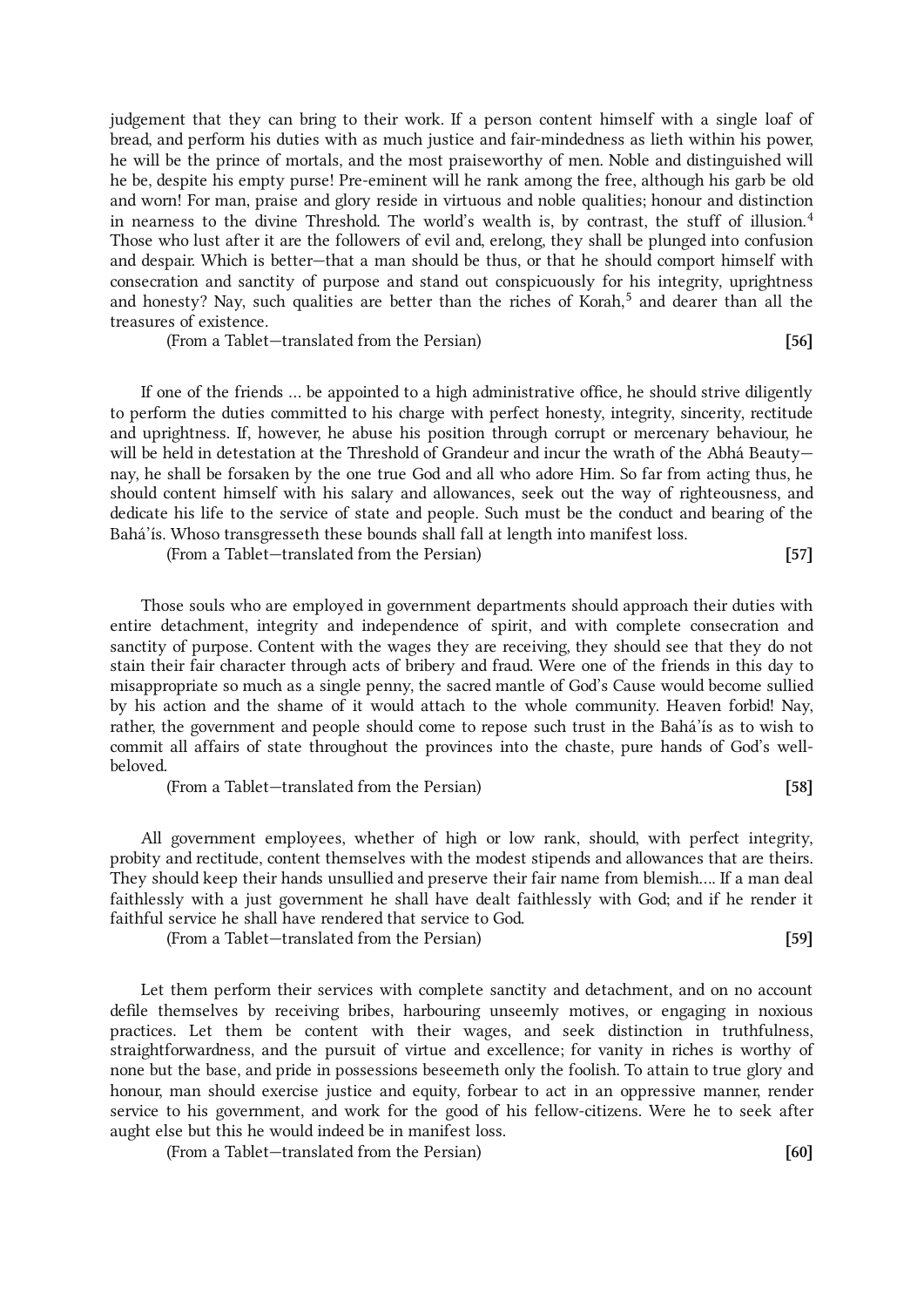How foolish and ignorant must a man be, how base his nature, and how vile the clay of which he is fashioned, if he would defile himself with the contamination of bribery, corruption and perfidy towards the state! Truly, the vermin of the earth are to be preferred to such people!

(From a Tablet—translated from the Persian) [61]

If it should happen that one of the friends be called upon to serve his country and people in some capacity, he should apply himself to his work with heart and soul, and discharge his duties with perfect honesty, trustworthiness and godliness.

(From a Tablet—translated from the Persian) [62]

## Extracts from Letters Written by Shoghi Effendi

These are the days for rendering the divine Cause victorious and effective aid! The victory of God's Faith is dependent upon teaching; and teaching is conditional upon righteous actions and goodly deeds and conduct. The foundation-stone of a life lived in the way of God is the pursuit of moral excellence and the acquisition of a character endowed with qualities that are well-pleasing in His sight. The Bahá'ís should adorn themselves with this holy raiment; with this mighty sword they should conquer the citadels of men's hearts. People have grown weary and impatient of rhetoric and discourse, of preaching and sermonizing. In this day, the one thing that can deliver the world from its travail and attract the hearts of its peoples is deeds, not words; example, not precept; saintly virtues, not statements and charters issued by governments and nations on sociopolitical affairs. In all matters, great or small, word must be the complement of deed, and deed the companion of word: each must supplement, support and reinforce the other. It is in this respect that the Bahá'ís must seek distinction over other peoples and nations, whom the Pen of the Most High has epitomized in the following words: "Their words are the pride of the world, and their deeds are the shame of the nations."

(8 December 1923 to a Bahá'í community—translated from the Persian) [63]

The employment that the Bahá'ís accept, the tasks and duties that they perform, should be of a kind whose benefits accrue to the nation as a whole and not such as are a means of profit to a small circle of high officials and a few select individuals. Further, the beloved friends and members of the Assemblies should, in the manifold circumstances of their lives and in all their multifarious dealings and pursuits, by their deeds, their bearing and demeanour, seek to demonstrate to their fellow-countrymen the excellence of this sacred Cause, to vindicate its truth, and give living testimony to its potency and the sublimity of its spirit. It is thus that the friends should proceed, not confining themselves to the delivery of the message, to explanations, expositions and elucidations. 'Abdu'l-Bahá, the Chief Interpreter of the Faith of Bahá'u'lláh, has written:

<span id="page-11-0"></span>Wherefore it is incumbent upon all Bahá'is to ponder this very delicate and vital matter in their hearts, that, unlike other religions, they may not content themselves with the noise, the clamour, the hollowness of religious doctrine. Nay, rather, they should exemplify in every aspect of their lives those attributes and virtues that are born of God and should arise to distinguish themselves by their goodly behaviour. They should justify their claim to be Bahá'ís by deeds and not by name. He is a true Bahá'í who strives by day and by night to progress and advance along the path of human endeavour, whose most cherished desire is so to live and act as to enrich and illuminate the world, whose source of inspiration is the essence of divine virtue, whose aim in life is so to conduct himself as to be the cause of infinite progress. Only when he attains unto such perfect gifts can it be said of him that he is a true Bahá'í. For in this holy Dispensation, the crowning glory of bygone ages and cycles, true faith is no mere acknowledgement of the unity of God, but rather the living of a life that will manifest all the perfections and virtues implied in such belief.<sup>[6](#page-16-5)</sup>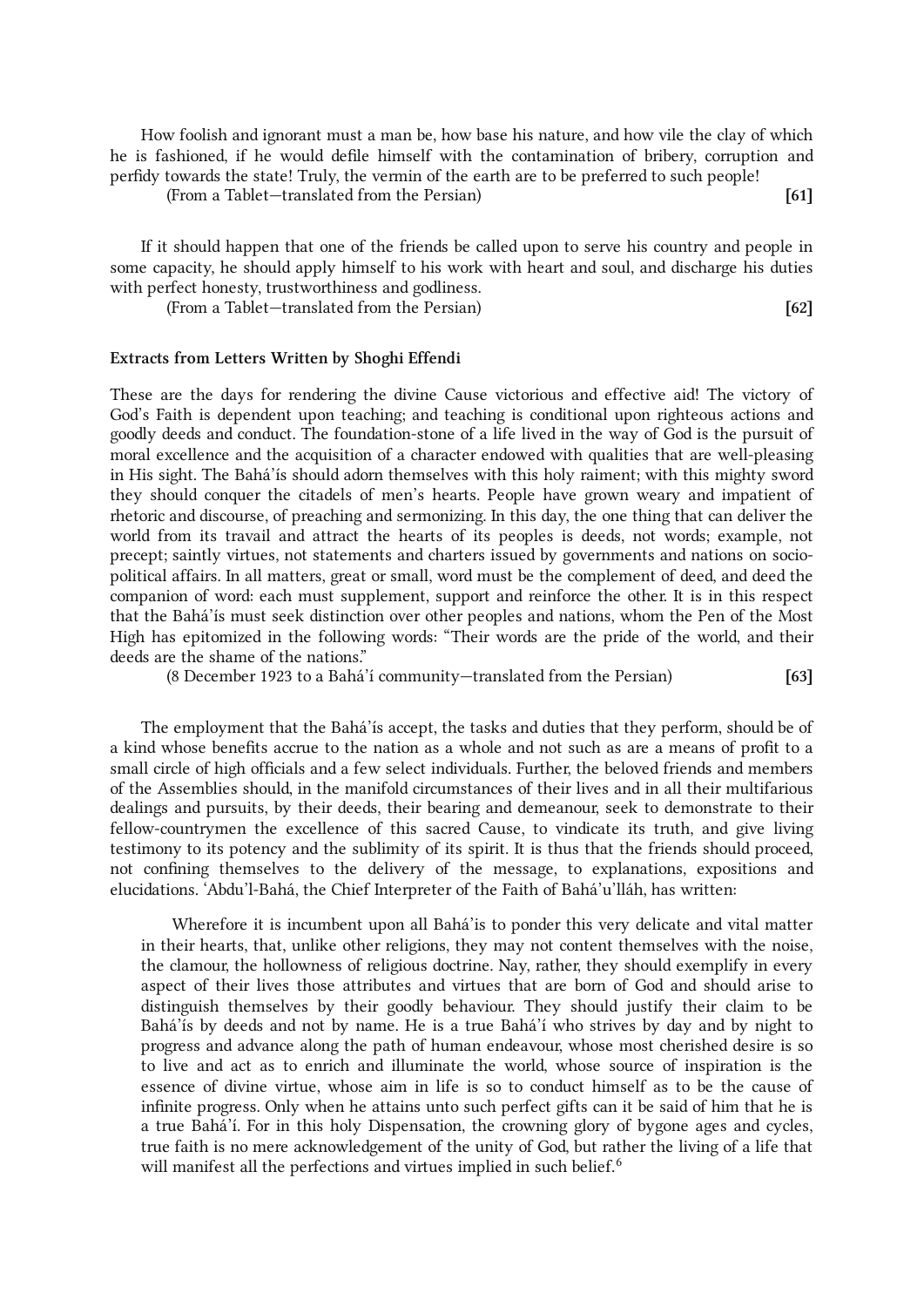See how firm and strongly-worded is this statement of 'Abdu'l-Bahá's, and how demanding its requirements! Notwithstanding, it is only when the Bahá'is are able fully and befittingly to distinguish their characters by the adornment of these divine virtues that they will appear before the eyes of the world in a worthy and appropriate manner and that the name of Bahá'u'lláh will set the universe ablaze.

(30 October 1924 to a Local Spiritual Assembly—translated from the Persian) [64]

Nothing but the abundance of our actions, nothing but the purity of our lives and the integrity of our character, can in the last resort establish our claim that the Bahá'í spirit is in this day the sole agency that can translate a long-cherished ideal into an enduring achievement.

(24 November 1924 to the National Spiritual Assembly of the United States and Canada, published in "Bahá'í Administration: Selected Messages 1922–1932" [rev. ed.], (Wilmette: Bahá'í Publishing Trust, 1980), p. 68) [65]

This is the day for excellence of character and conduct. We should all adorn ourselves with these ornaments of the Kingdom while still in this world of being, so that we may render fit service to the Threshold of the Most Merciful.

(In the handwriting of Shoghi Effendi, appended to a letter dated 24 November 1924 written on his behalf to an individual believer—translated from the Persian) [66]

The responsibilities of the members of the Spiritual Assemblies that are engaged in teaching the Cause of God in Eastern lands have been clearly laid down in the holy Texts.

These bid them to work towards the improvement of morals and the spread of learning; to strive to eradicate ignorance and unenlightenment, eliminate prejudice, and reinforce the foundation of true faith in people's hearts and minds; to seek to develop self-reliance and avoidance of blind imitation; to aim to enhance the efficient management of their affairs, and observe purity and refinement in all circumstances; to show their commitment to truthfulness and honesty, and their ability to conduct themselves with frankness, courage and resolution.

They similarly enjoin them to lend their support to agricultural and industrial development, to consolidate the foundations of mutual assistance and cooperation, to promote the emancipation and advancement of women and support the compulsory education of both sexes, to encourage application of the principles of consultation among all classes, and to adhere in all dealings to a standard of scrupulous integrity.

They further impress upon them the virtue of trustworthiness and godliness, of purity of motive, kindliness of heart, and detachment from the fetters of this material world. They call upon them so to sanctify themselves that they will rise above the corrupt and evil influences that exercise so powerful a sway over the Western world, and charge them to abide by the counsel of moderation at all times and under all conditions. They urge them to make detailed inquiry into the various branches of contemporary learning—arts and sciences alike—and to concentrate their attention on serving the general interests of the people; to deepen themselves by attentive study of the sacred Texts, and to apply the divine guidance they contain to the circumstances, needs and conditions of society today; to refrain from entering into the tangled affairs of political parties and to have neither concern for, nor involvement in, the controversies of politicians, the wranglings of theologians or any of the ailing social theories current amongst men.

They finally exhort them to be sincerely obedient, in both thought and word, to the laws duly enacted by the government of the realm, and to distance themselves from the methods, concepts and illgrounded arguments of extreme traditionalists and modernists alike; to accord honour, veneration and respect to—and endorse the efforts of—exponents of the arts and sciences, and to esteem and revere those who are possessed of extensive knowledge and scholarly erudition; to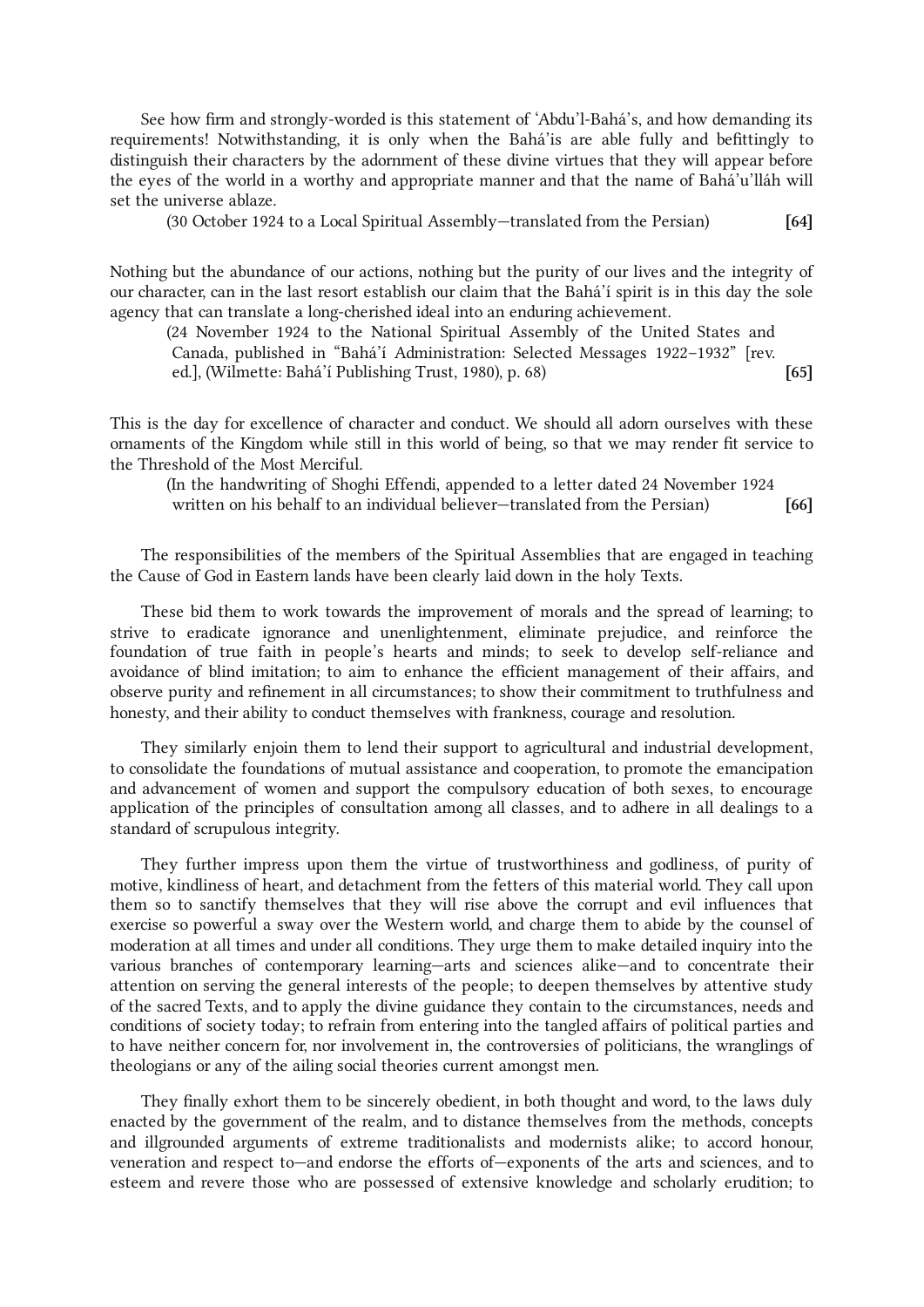uphold the right of freedom of conscience; and to abstain from criticizing and disparaging the manners, customs and beliefs of other individuals, peoples and nations.

These are among the most pressing requirements for the nations of the East. These are the basic, the binding, the inescapable responsibilities of the trustees of the Merciful, the representatives of the Bahá'í communities, the members of the Spiritual Assemblies.

(30 January 1926 to the Spiritual Assemblies throughout the East—translated from the Persian) [67]

The people of Bahá, under the jurisdiction of whatsoever state or government they may be residing, should conduct themselves with honesty and sincerity, trustworthiness and rectitude. They should concern themselves with men's hearts, and hold themselves aloof from the fluctuations and limitations of the contingent world. They are neither thirsty for prominence, nor acquisitive of power; they are neither adepts at dissimulation and hypocrisy, nor are they seekers after wealth and influence; they neither crave for the pomp and circumstance of high office, nor do they lust after the glory of titles and ranks. They are averse to affectation and ostentation, and shrink from the use of coercive force; they have closed their eyes to all but God, and set their hearts on the firm and incontrovertible promises of their Lord; they have severed the bonds of earthly expectations and attachments, and connected their lives to the One Peerless Beloved. Oblivious to themselves, they have occupied their energies in working towards the good of society; and, steadfastly adhering to the sound and wholesome principles of God's Faith, they have turned their backs on the morbid imaginings, the incoherent theories, and pernicious ideas of the victims of caprice and folly. While vigilantly refusing to accept political posts, they should wholeheartedly welcome the chance to assume administrative positions; for the primary purpose of the people of Bahá is to advance the interests and promote the welfare of the nation, not to further the devious ends and designs of the profligate and shameless. Such is the method of the Bahá'ís; such is the conduct of all spiritually illumined souls; and aught else is manifest error.

(February 1927 to the believers throughout the East—translated from the Persian) [68]

In their homes, ... in the daily contact of business transactions, ... the community of the followers of Bahá'u'lláh should satisfy themselves that in the eyes of the world at large and in the sight of their vigilant Master they are the living witnesses of those truths which He fondly cherished and tirelessly championed to the very end of His days....

(12 April 1927 to the National Spiritual Assembly of the United States and Canada, published in "Bahá'í Administration: Selected Messages 1922-1932", p. 130) [69]

Let them so shape their lives and regulate their conduct that no charge of secrecy, of fraud, of bribery or of intimidation may, however ill-founded, be brought against them.

(21 March 1932 to the believers throughout North America, published in "The World Order of Bahá'u'lláh: Selected Letters", rev. ed. (Wilmette: Bahá'í Publishing Trust, 1982), p. 64) [70]

It [rectitude of conduct] must be constantly reflected in the business dealings of all its members, in their domestic lives, in all manner of employment, and in any service they may, in the future, render their government or people....

(25 December 1938 to the believers throughout North America, published as "The Advent of Divine Justice", p. 26) [71]

## Extracts from Letters Written on Behalf of Shoghi Effendi

(To individual believers unless otherwise stated)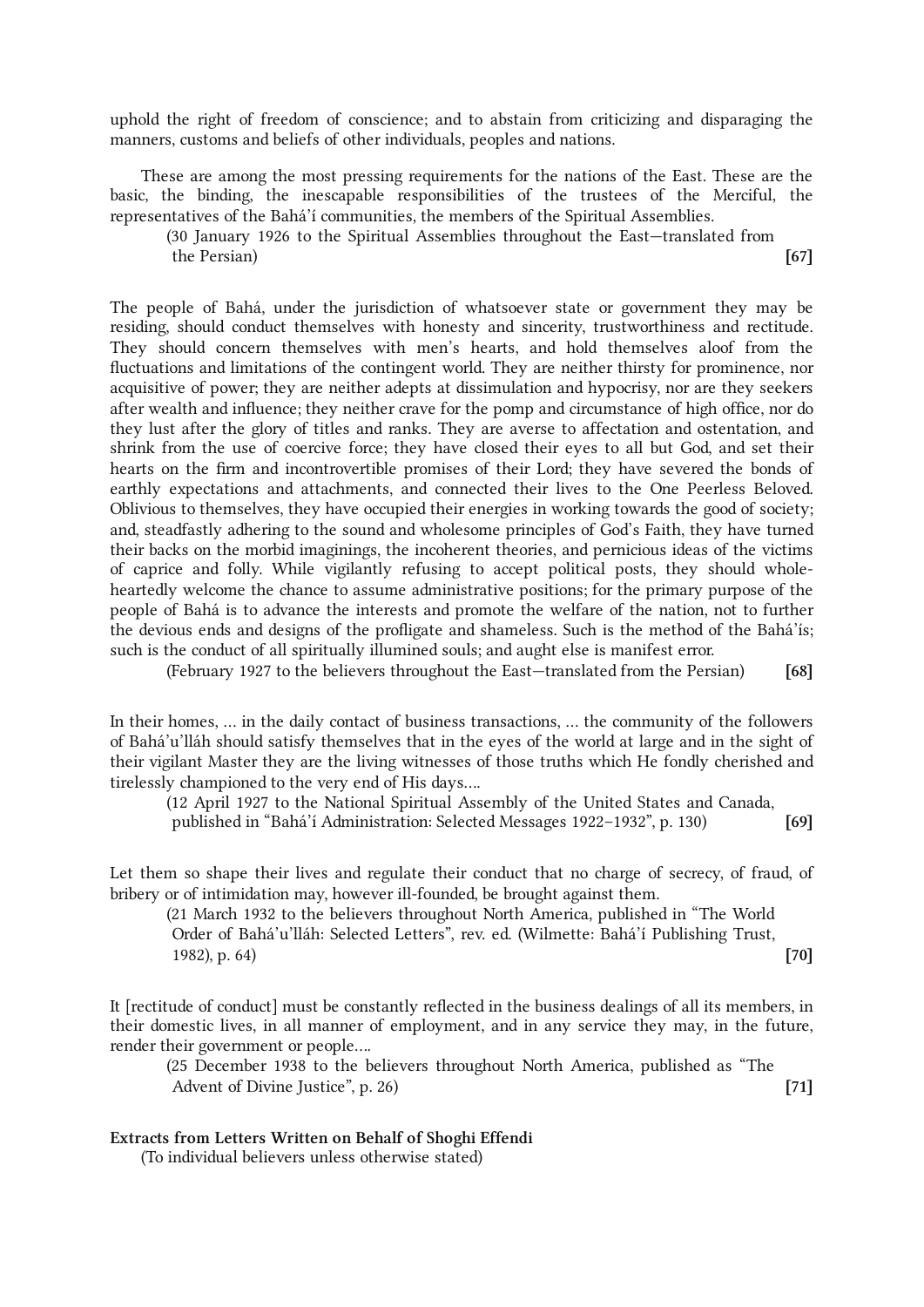The permanence and stability achieved by any association, group or nation is a result of—and dependent upon—the soundness and worth of the principles upon which it bases the running of its affairs and the direction of its activities. The guiding principles of the Bahá'ís are: honesty, love, charity and trustworthiness; the setting of the common good above private interest; and the practice of godliness, virtue and moderation. Ultimately, then, their preservation and happiness are assured. Whatever misfortunes they may encounter, wrought by the wiles of the schemer and illwisher, shall all pass away like waves, and hardship shall be succeeded by joy. The friends are under the protection of the resistless power and inscrutable providence of God. There is no doubt that every blessed soul who brings his life into harmony with this all-swaying power shall give lustre to his works and win an ample recompense. The actions of those who choose to set themselves against it should provoke not antipathy on our part, but prayers for their guidance. Such was the way of the Bahá'ís in days gone by, and so must it be, now and for always.

(18 December 1925 to a National Spiritual Assembly—translated from the Persian) [72]

<span id="page-14-0"></span>The Pen of the Most High has recorded: "Fear of God is the greatest commander that can render the Cause of God victorious, and the hosts which best befit this commander have ever been and are an upright character and pure and goodly deeds." [7](#page-16-6) The people of Bahá should, then, lead their lives and conduct their affairs with the highest degree of sanctity and godliness, and uncompromisingly repudiate and dissociate themselves from the disreputable practices, the deplorable modes and customs prevalent among the people of the West. Piety and devotion should be the object of all who would be accounted lovers of this Cause, and the adornment of every righteous soul; otherwise, slowly but surely, the illumination conferred on the innermost reality of men's hearts by the virtues of the human world will flicker and fade and die away, to be overwhelmed by the engulfing darkness of vice and depravity. Courtesy and dignity are what bring nobility and standing to a man; whereas frivolity and facetiousness, ribaldry and effrontery will lead to his abasement, degradation and humiliation. The Bahá'ís should, indeed must, seek to distinguish themselves in all things, for what difference else would there be between them and others? Any action, therefore, that is calculated to detract from the dignity of man's station must be steadfastly avoided and shunned.

(21 January 1928—translated from the Persian) [73]

You brought up the question of showing forth honesty and trustworthiness when engaged in the service of the state. These are qualities that must distinguish all the activities of the friends, and the acquisition of which is a religious duty incumbent on every believer. That some of the leaders whom they serve may be unappreciative of their efforts, or fail correctly to value their services, should give no cause for surprise. The reason for such conduct is the remoteness of such men from the True Source of justice, equity and fair-mindedness. We should keep our vision centred on God, not on the doings of His creatures. Every spotless action, every sincere intent of ours will win the commendation of the True One, will be exalted and magnified by Him, and requited with a bounteous recompense.

(8 March 1948—translated from the Persian) [74]

It is with deep concern indeed that he has learned of the difficulties you have encountered in your business, and he was particularly grieved to hear of the bitter competition you are meeting from some Persians in New York, who seem determined to ruin and force you out of business, despite the fact that you have shown them kindness, and refused to deal with them harshly. Though the Guardian would advise that you continue keeping such a true Bahá'í attitude of forbearance, he wishes you at the same time not to give way, and not to allow any threat on their part to discourage or demoralize you. However unethical the methods they may employ, it should be your firm conviction that such malicious devices cannot in the long run succeed, and that the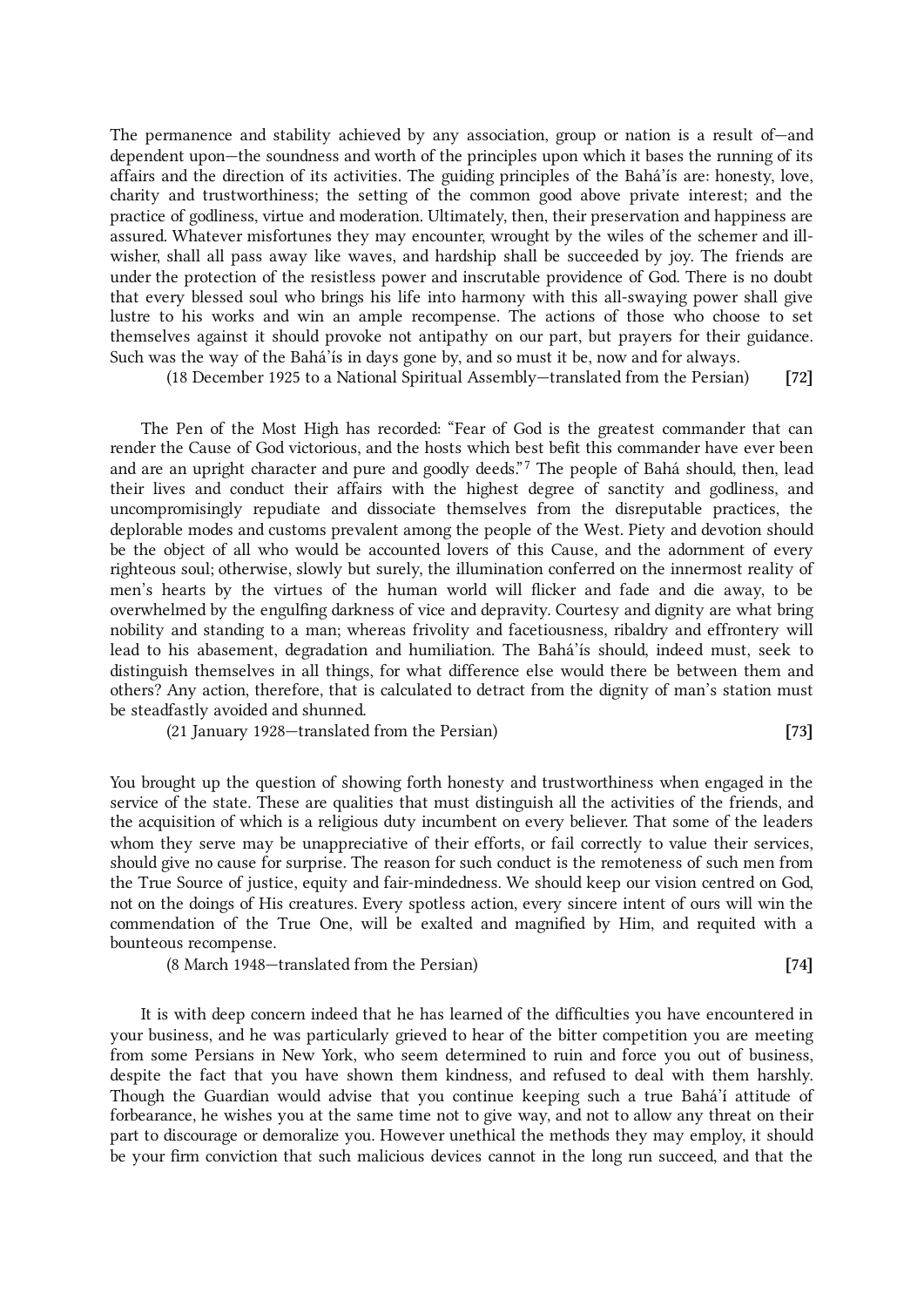most effective way of counteracting them is for you to maintain unreservedly the one true standard of business conduct inculcated in the Teachings.

(31 October 1938) [75]

May I, in closing, also express his satisfaction at the improvement in Mr. ...'s business conditions. He will continue to pray that the high standard of integrity he has so well maintained in his business transactions may not only serve to draw upon him the confirmations and blessings of God, but in addition prove an effective means for the attraction of many souls to the Faith.

(4 November 1940) [76]

As for your comment that the Faith has a need for selfless, love-intoxicated followers, for people of outstanding spiritual endowments, for powerful, eloquent speakers and for men of material resources and talents to vindicate the truth of our beloved Cause, the Guardian instructed me to write:

"What is needed is excellence of character and conduct, and compliance with the laws revealed by Bahá'u'lláh—these are the magnets that attract divine confirmation, and the means of establishing the validity and uniqueness of the Cause of the All-Glorious."

He further bade me write:

"The removal of imperfections is a gradual process. Constant advice and admonition are necessary so that, step by step, the community may make good the various deficiencies that beset it and run its affairs on a planned and orderly basis." (12 January 1946) [77]

The Guardian feels that your attitude towards the corrupt practice of accepting commissions from fellow physicians and pharmacists is most admirable. The more upright and noble the Bahá'ís are in their conduct, the more they will impress the public with the spiritual vitality of the Faith they believe in.

(20 October 1953) [78]

He feels you should both consider the competent running of your business not only a moral obligation to any creditors outstanding, but also the wise and proper thing to do. (6 June 1954) [79]